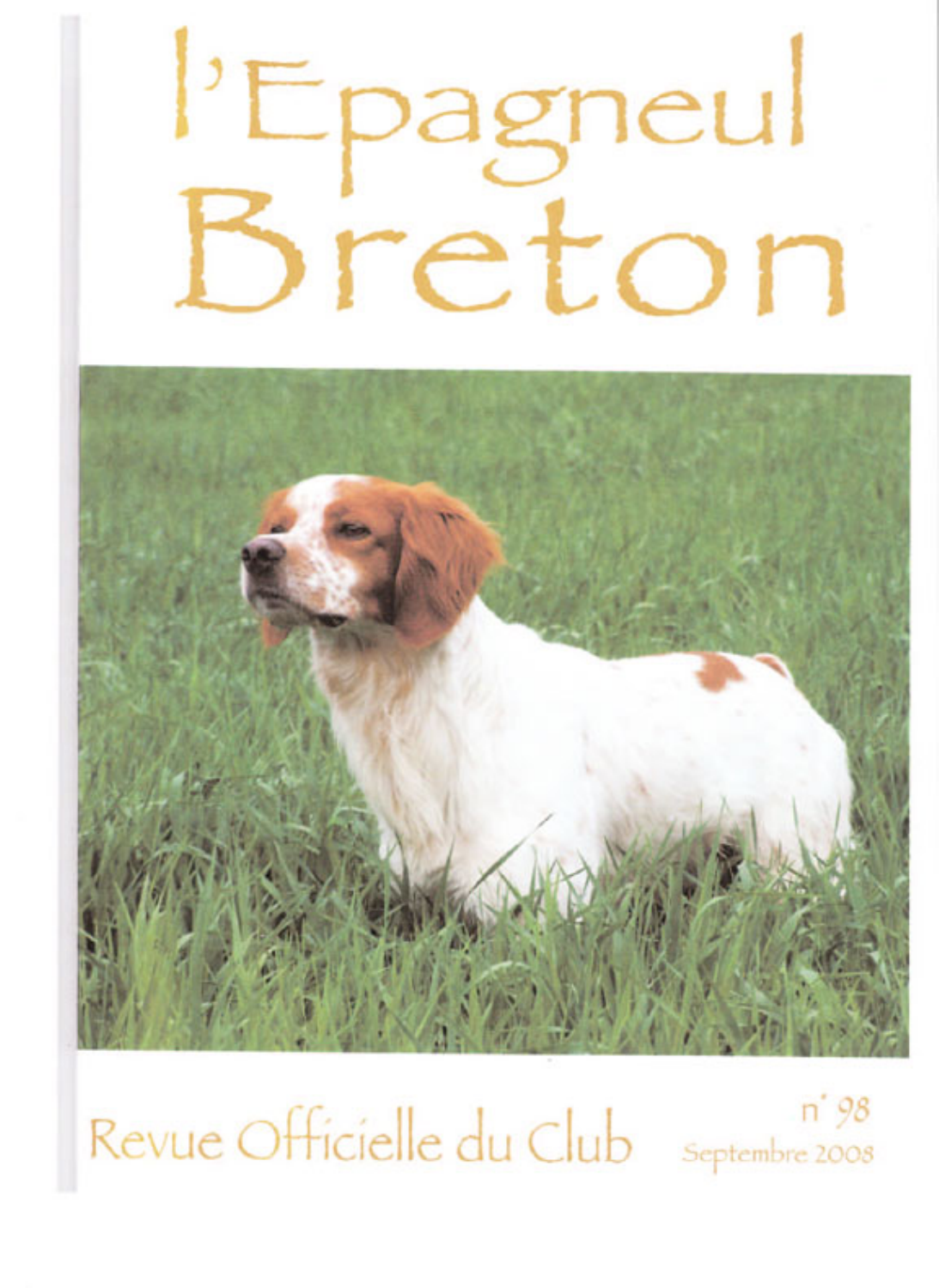## **Interview with Bill Dillon, American bretonnier By Jacque Morrier**

#### **Bill, can you introduce yourself?**

I was born in Michigan in the USA and attained my college degree at a University in Michigan. I shot my first pheasant at the age of 10 and I've hunted pheasant, grouse and woodcock my entire life. So I have been hunting and training dogs for almost 50 years.

#### **What's your job?**

My wife, Kathy, and I own Big Spur Lodge and Plum Creek Kennels. Big Spur Lodge is a hunting lodge in South Dakota where our clients come to hunt wild pheasants. I guide the hunts and use our Bretons for our clients' hunts every day from the beginning of hunting season until the final day. We raise Epagneul Bretons and we train all breeds of hunting dogs at our facility including pointing, flushing and retrieving breeds.

#### **Which were your first dogs?**

I owned American brittanys from childhood until the mid 1980's. However, I became dissatisfied with how much the American brittany had changed and began looking for another breed of dog that would better suit hunting wild birds on foot.

#### **Why have you chosen the EB?**

After we stopped using American brittanys to hunt with we had Springers for a few years and though they were fine dogs, a flushing dog didn't fit into my hunting style. And being raised with a pointing breed I missed the point. After researching many pointing breeds we decided to try a Breton in 1989. Though we train all breeds, we've owned and hunted only the Epagneul Breton since then.

What we found in the EB that we were looking for was strong natural instinct, intense desire, outstanding scenting ability and an athlete that loves what he does.

#### **Why are you coming to France?**

Kathy and I have had a passion for the EB since 1990 and great respect for the traditions and methods used in France. Seeing the difference between the EB's we had from France and the American brittanys in this country made us know that the difference had to lie within the methods being used in France. Those methods were producing a breed that consistently produced outstanding hunting athletes. So we decided we had to learn for ourselves by going to France so that we could be sure to continue to produce dogs with the same quality in our kennels. After much thought I decided I wanted to learn about the field trial system and the traditions in France.

Dominique Guillon came to my home with Phillipe Roca in 2001 to hunt prairie grouse and as we trained with my dogs for a few days after the hunt he commented that my dogs could compete well in France and he inspired me to follow my passion and field trial in France. At first I walked with Henri Guelou for two days while he was judging at Artenay. I was impressed with the dogs I saw, the fact that the trials were held on wild birds and the method of field trials as a whole as well as the fact that the dogs are expected to quarter the fields during their search. A system like this does not exist in the United States. For instance, a dog that quarters during his search of the field in trials in the U.S. is penalized and this is not how it should be for hunting dogs. For two more years I came and watched and learned and then I began field trailing. I have come to France every year since then for about a month to participate in the spring field trials.

Dominique Pozo, a friend that I met in 2002 was very helpful putting up with me and all my questions. I also met Jean Louis, Rene, Patrick, Roger and you, who were all kind enough to treat this old American as a friend and to help me learn what the correct running style is and looks like, to learn some different training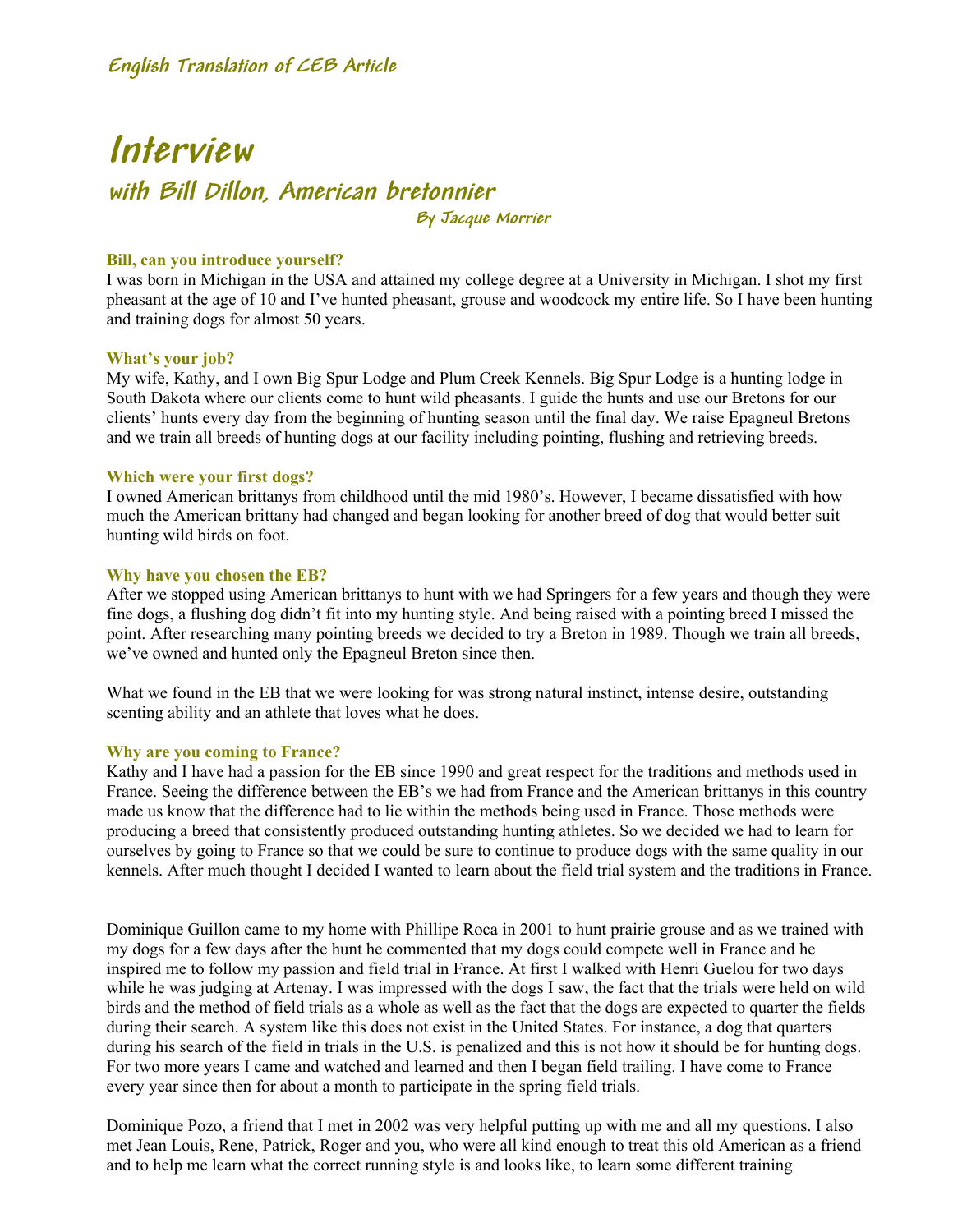techniques, to give me pointers, to laugh with and to allow me to be a part of a system and tradition that I thoroughly enjoy and truly respect.

#### **What do you think of the field trials? Drivers? Judges? Modes of selection?**

In my opinion the French field trials are the most realistic system in place today to place dogs in conditions that closely resemble actual hunting and as such it benefits the breed by reflecting their ability to actually hunt wild birds. This ability is passed on to offspring and as a hunter and a breeder of EB's this is of prime importance to me.

I feel that the consistency in the breed is a direct result to the system and the history behind it. Many sporting breeds in the U.S. have lost their ability to hunt sufficiently because of the system utilized in this country. That is why not letting that happen to the EB in this country is so important to me.

I have great respect for the drivers in the trials in France, many of them who have not only been handling dogs for years but have for generations continued on the tradition of their family. I find this remarkable and admirable. The judges are knowledgeable, they know the breeds and what's expected and they know the game. I have hunted for nearly fifty years and owned a hunting lodge for twenty years. Because my dogs hunt for clients at our lodge they must be to the level of expertise to achieve productivity for those clients and the French field trials are as close to the real thing as there is. The difference between a wild bird field trial and a field trial where the birds are released is that when you achieve a classification or a title in these venues your dog has truly earned it. And I feel there is a direct relation to this system and the fact that the EB has consistently remained a hunting dog for over 100 years now.

#### **What are your thoughts about the Euro cup?**

I traveled 1300 km from Normandy to the Czech Republic still not knowing for certain that I would be allowed to compete in the Coupe d'Europe. I had received approval from the American Kennel Club to represent the U.S.A. at the Coupe, but the commissioners of the Continental trials had to present this at their meeting the night before the Coupe for a vote and approval. To have had the happiness to classify my faithful Tatoo du Bois Courcol for this by previously obtaining our first CACT in open contest of spring has Fountain-Fourches, and that the United States of America is one of the nations to classify two of its dogs, raised for me this dream.

Thankfully that approval was granted, and to stand there with all the other countries and some of the best dogs and drivers in Europe was humbling. Holding my two wonderful dogs while our national anthem was playing brought about emotions that I can't put into words. At that point all the years of learning and stumbling, of spending four weeks away from home trying to do my best, which could have been easier if I'd done this all ten years ago instead of starting at this age, was worth it.

The day of the Euro Cup the courses were that of a very large course of hunting with a scarcity of birds but which had many hare and deer. The wind was continually changing directions. It was a difficult day for a trial and a great number of dogs did not get a chance to encounter birds. It's understood that not coming into contact with birds is simply a part of wild bird trials, but the large number of hare and deer and the shifting winds raised the difficulty to very high level. Tatoo du Bois Courcol earned a classification on his course, one of very few dogs to do so, making the U.S. one of the few countries with a classification that day, which was truly a dream come true.

#### **What are your goals with your dogs?**

My goals as far as our dogs and our breedings is pretty straight forward: to follow the French system so that our dogs meet and surpass the criteria I feel is necessary for hunting style and an unsurpassed ability and athleticism in the field. What drew me to the EB was their consistent ability to hunt and to hunt very well. It is and has always been our goal to produce pups from our breedings that maintain that same consistency and unsurpassed ability. There has been a rebirth of the EB in the USA since the 1990's, and with the breed being so new in this country we feel it is of paramount importance that anyone who does breed the EB here in the U.S. should strive to make sure that the dogs they breed are worthy specimens. We know that with our dogs and at our kennel nothing less is acceptable.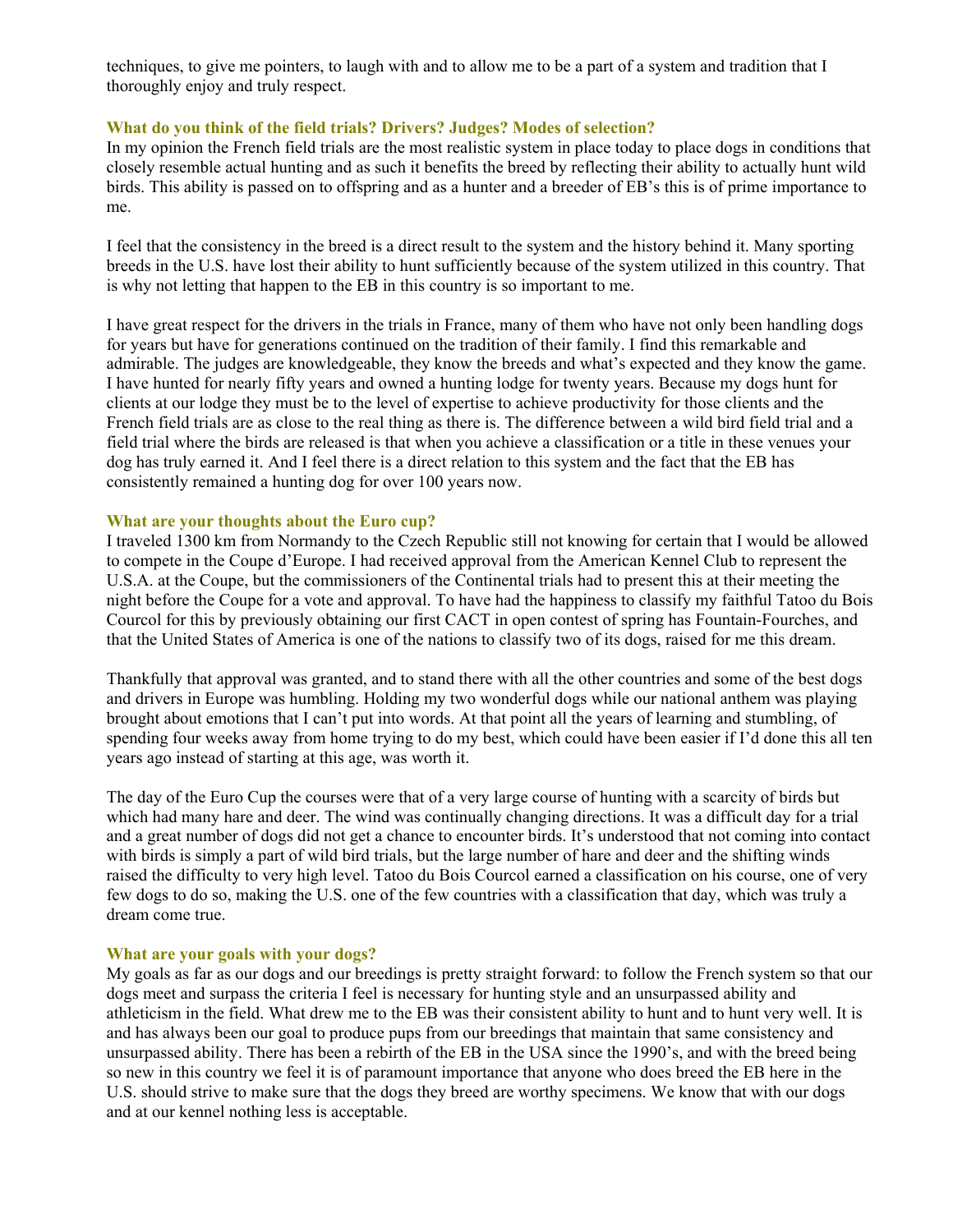This old chubby guy that runs around France every year wishing I was 40 again has met more new friends, seen so many great dogs and had more wonderful experiences than I could have ever imagined. I have seen firsthand that there are many others worldwide that have the same passions and love for their dogs as my wife and I have, that won't compromise rules and standards. I am grateful to all the generations of EB people in France that have not compromised but instead established standards that made this such a great breed through all these generations. I have witnessed my friends and other great people I have met there and from other countries that trek the field trial course day after day, month after month in a gallant effort to achieve quality dogs tested and proven on wild birds in the wheat fields in the spring and in the woods in the autumn. The rest of the world enjoys the benefits and the consistency of the breed due to their efforts and their dedication to maintain and improve that which the last generation gave them. The competitions are important but the stewardship of the breed is the ultimate purpose. And I am grateful to have been able to participate and be a small part of such a worthy endeavor.

 Nationality, language, cultures and histories all blend together with our dogs being our common purpose. My resolve it to learn and continue this journey in the best way that I can.

The old buffalo, Bill Dillon

**Bill, I thank you for your availability, because you spoke with your heart. Our meeting has been very important in my young dog lover life. I have to say there is especially one word which comes me when I think of you: GREAT RESPECT. Because what you did only a few people could do. To go to a country without speaking the language, and facing French drivers on their ground. BRAVO! Well done Mister Dillon! You have shown there is no border for the passion of the Epagneul Breton.** 

**Jacques Morrier July 2008**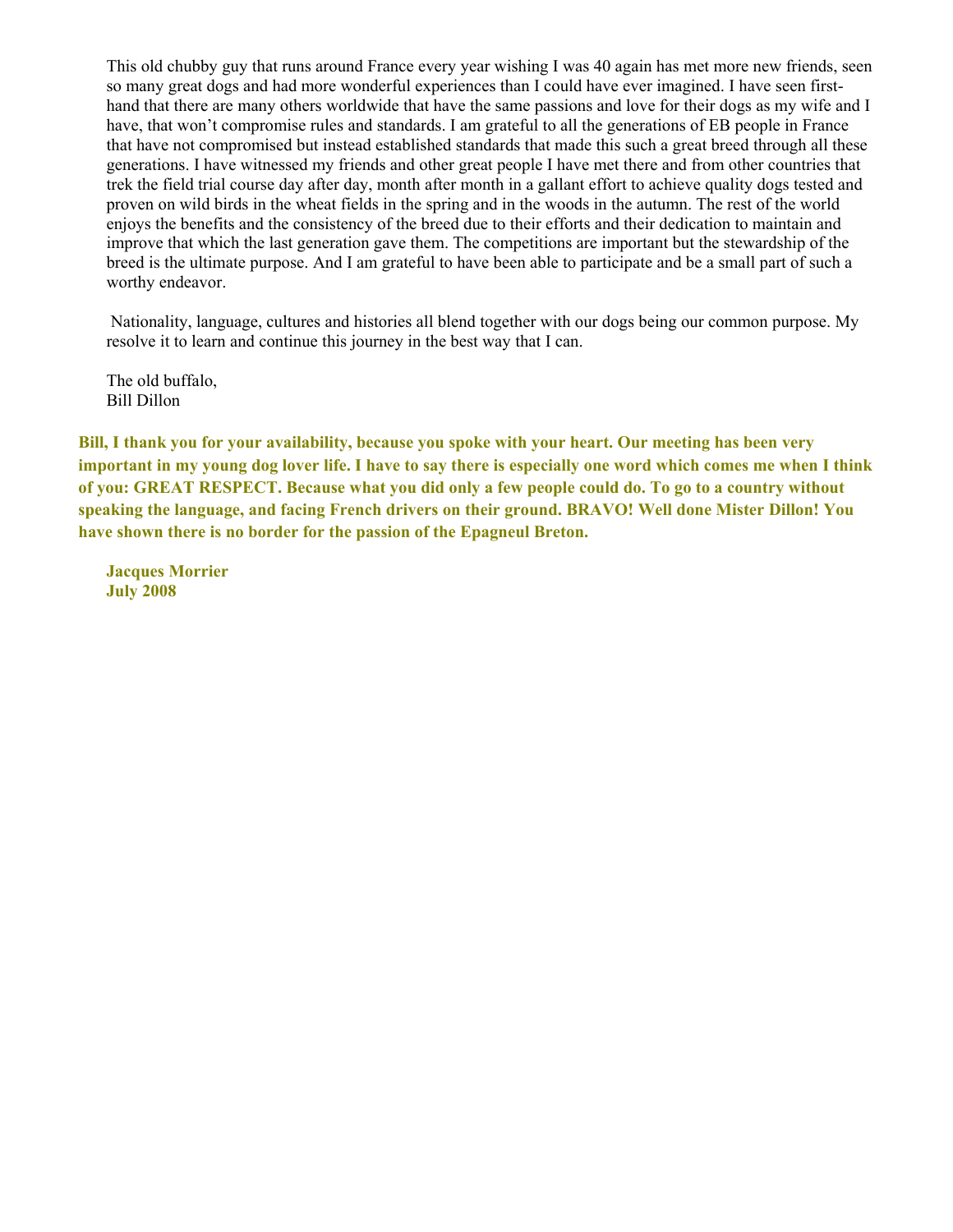

# de William Dillon, bretonnier américain

#### Bill, peux-tu fe présenter ?

Je suis né dans le Michigan, aux Etats-Unis, où j'ai fait mes études. J'ai prélevé mon premier faisan à l'âge de dix ans et je chasse depuis ce temps, le faisan, la grouse et la bécasse principalement. Je chasse et l'entraîne mes chiens depuis près de cinquante ans.

#### Quel est ton métier ?

Ma femme, Kathy, et moi possédons Big Spur Lodge et l'élevage «Plum Creek Kennels». Big Spur Lodge est un relais de chasse situé dans le Dakota du Sud. où nos clients viennent chasser le faisan sauvage. Je guide les chasseurs et utilise mes Bretons pour mes clients, chaque jour, de l'ouverture à la fermeture de la chasse. Nous élevons des épagneuls bretons, préparons et dressons toutes les races de chiens d'arrêt, spaniels et retrievers.

#### Quels ont été tes premiers chiens ?

J'ai possédé des American Brittanys depuis mon enfance jusqu'au milieu des années 80, mais décu par l'évolution de cette race, je me suis orienté vers une autre plus en rapport avec mes activités, à savoir la chasse du gibier sauvage.

#### Pourquoi avoir choisi l'épagneul breton ?

Après avoir arrêté l'American Brittany. nous avons eu des Springers pendant quelques années, mais malgré les extraordinaires qualités de chasse et de broussaillage, ils ne correspondaient pas à mes attentes et ce n'était pas des chiens d'arrêt. Après étude de plusieurs races, nous avons opté pour l'épagneul breton en 1989. Depuis et malgré le fait que nous dressons toutes les races de chiens de chasse, nous n'avons plus possédé et par Jacques Morrier

chassé qu'avec des épagneuls bretons. Nous avons trouvé en l'épagneul breton, tout ce que nous recherchions : de grosses qualités naturelles, un formidable caractère, du pétillant et un athlète qui aime ce qu'il fait.

#### Pourquoi es-tu venu en France ?

Kathy et moi avons une passion pour l'épagneul breton depuis 1990 et beaucoup de respect pour les traditions et méthodes utilisées en France.

Voyant les différences qu'il y avait entre les épagneuls bretons provenant de France et ceux des Etat-Unis, nous avons décidé de nous rapprocher du savoir-faire du pays d'origine pour tenter de le dupliquer chez nous en produisant des chiens avec les mêmes qualités.

Par la suite, je me suis intéressé au système des fields-trials, pratiqués en France.

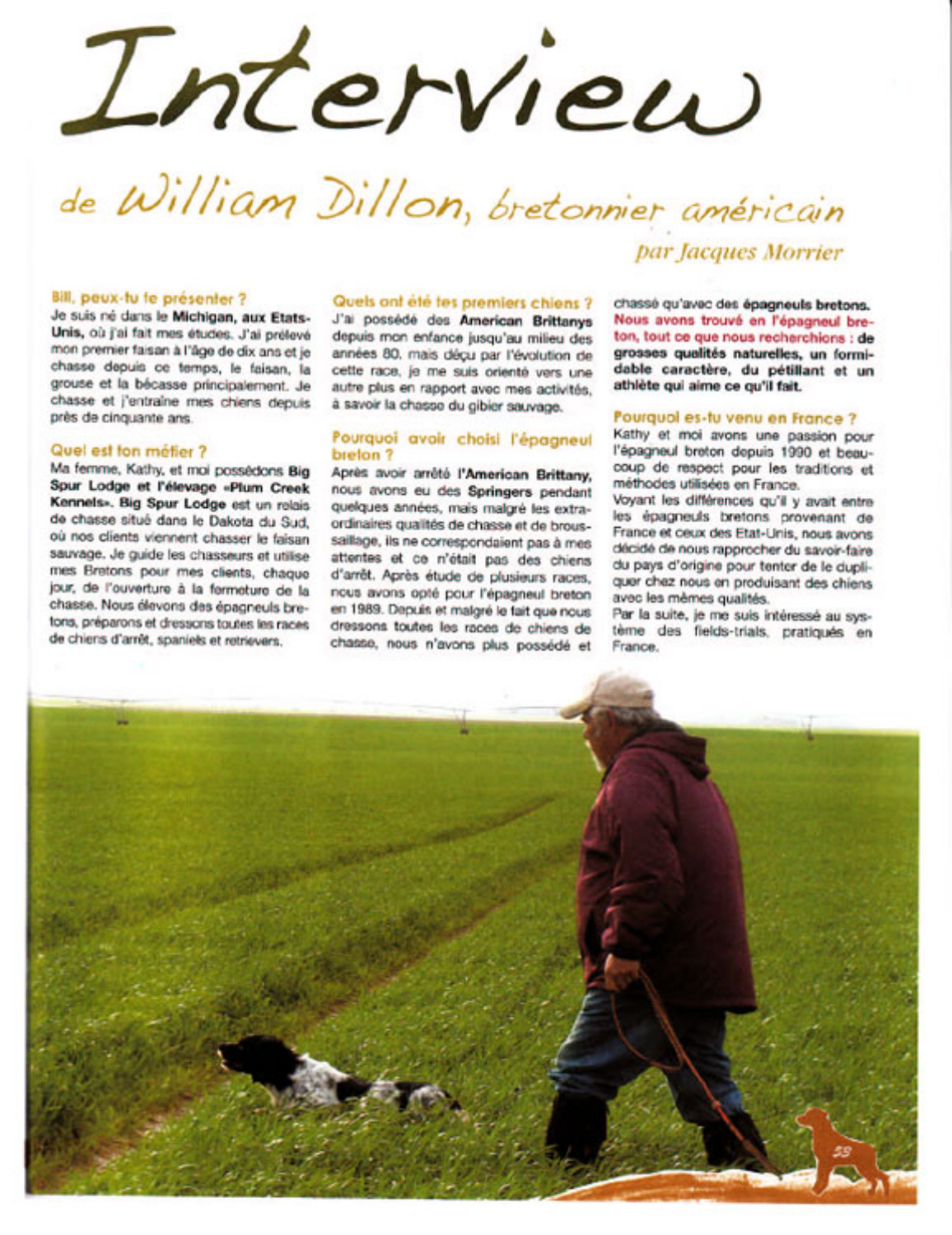venu à la maison, avec Philippe Roca, chasser la grouse et en voyant mes chiens évoluer après la journée de chasse, il me dit qu'ils avaient les qualités pour concourir en fields-trials en France et m'incita à venir y participer. Je vins donc suivre Henri Guélou qui

jugeait à Artenay, pendant deux jours. Je fus impressionné autant par les chiens que i'y ai vu que par le déroulement des parcours de field. Le virus était pris, et depuis trois ans maintenant, après avoir observé, écouté, appris, je présente mes chiens en concours moi-même.



Il n'y a pas de système équivalent aux Field-trials aux Etats-Unis, Par exemple, un chien qui ne court qu'un quart d'heure aux U.S.A. se retrouve désavantagé par rapport à un autre qui courra plus longtemps.

Dominique Pozo, un ami que j'ai rencontrè en 1992, a joué un rôle prépondérant, m'emmenant partout avec lui et répondant à toutes mes questions. J'ai également rencontré Jean-Louis, René, Patrick, Roger et toi, qui furent tous très chaleureux avec le «vieil» Américain que je suis, me considérant et m'accueillant comme un ami, m'aidant et m'apprenant ce qu'était le véritable style, partageant vos méthodes d'entraînement, de préparation, présentation... m'intégrant à vous chaleureusement comme un membre de votre équipe, ce que j'ai particulièrement apprécié et pour lequel j'ai un profond respect.

#### Que penses-tu des Field-trials ? Conducteurs ? Juges ? Modes de sélection ?

D'après moi, les field-trials français de printemps, sont l'épreuve se rapprochant le plus de ce que l'on est en droit d'attendre d'un chien de chasse : nez. autorité, entreprise, adaptation, résistance physique, qualités mentales... Ils sont bénéfiques à l'élevage et sont le reflet des qualités nécessaires à la chasse du gibier sauvage.

se transmettent bien des fois en élevage et le chasseur en retire les bénéfices.

Il me semble que la cohérence en terme d'élevage, est le résultat direct de ce système et de ce mode de sélection. Beaucoup d'éleveurs aux U.S.A. en ne pratiquant pas cette sélection, ont perdu ces qualités de chasse primordiales. C'est la raison pour laquelle il convient de faire perdurer ce système et ce mode de sélection qui ont fait leurs preuves afin de maintenir l'épagneul breton à la place qui est la sienne aujourd'hui.

J'ai un très grand respect pour les conducteurs français. Certains perpétuent en plus une tradition familiale et un savoir-faire depuis des années. Je trouve cela remarquable et formidable. Les juges sont compétents, connaissent l'élevage. Je chasse depuis près de cinquante ans, possède un relais de chasse depuis vingt ans. Parce que mes chiens chassent pour mes clients, ils doivent avoir de très grandes qualités de chasse et être au top continuellement. Les field trials francais sont proches de cela. La différence entre les FT sur gibier sauvage et gibier lâché est que la première discipline est celle qui se rapproche le plus de la chasse, surtout chez nous à Big Spur Lodge où le gibier est uniquement sauvage.

C'est grâce à tout cela et cette sélection que l'épagneul breton est resté un chien de chasse depuis plus de cent ans.

#### Quel est ton ressenti à propos de la Coupe d'Europe 2008.

J'ai parcouru 1300 kms de la Normandie à la République Tchèque, n'étant pas certain d'être autorisé à concourir à la Coupe d'Europe des Continentaux. J'avais reçu l'approbation de l'American Kennel Club, pour représenter les États-Unis mais les commissaires européens devaient en délibérer lors de leur réunion qui se tenait la veille de la Coupe d'Europe. Heureusement, ils ont approuvé ma participation, ce qui est une première à une compétition comme celle-là, me permettant de figurer avec l'élite européenne des chiens et conducteurs. Tenir en laisse mes 2 merveilleux compagnons avec le drapeau américain et l'hymne national ont représenté pour moi des émotions qu'il m'est impossible de traduire par des mots.

Avoir le bonheur de classer mon fidèle Tatoo du Bois Courcol, celui qui m'a permis d'obtenir notre premier CACT en concours ouvert de printemps à Fontaine-Fourches, et... que les Etats-Unis d'Amérique soient une des seules nations à classer un de ses chiens, relève pour moi du rêve.

regarder, observer, écouter, passer des semaines, chaque année, loin de la maison, à essayer de faire de mon mieux. auraient pu être plus faciles si l'avais commencé dix ans plus tôt.

Le jour de la Coupe d'Europe, les champs étaient remplis de lièvres et de chevreuils, dans une abondance très rare à voir, alors que les perdreaux étaient très rares. Le vent chanceait constamment de direction, c'était un jour avec des conditions très difficiles pour les chiens. Peu de chiens avaient eu l'occasion de rencontrer des perdreaux. Cela fait partie de la difficulté des fields, sachant qu'avec de telles densités de chevreuils et de lièvres, cette difficulté était décuplée. Le parcours de Tatoo du Bois Courcol, dans ces conditions là, a été difficile, sa prise d'initiative totale et son parcours a, avant tout, été celui d'un grand parcours de chasse.



#### Quels sont tes buts avec tes chiens ?

Notre objectif, depuis longtemps, pour nos chiens ou notre élevage, est de suivre l'évolution de l'épagneul breton dans son pays d'origine, la France, tout en restant concentré sur les qualités de chasse qui ont fait de l'épagneul breton, le grand chien de chasse gu'il est actuellement. Le début des années 1990 a marqué un tournant pour l'épagneul breton aux U.S. qui y a entamé une «nouvelle vie». L'élevage de l'épagneul breton original étant si nouveau dans ce pays qu'il nous a semblé primordial, dans un premier temps, d'importer des chiens de France afin d'élever sur une base solide et proche du standard idéal de la race.

Le «viell» Américain que je suis, en parcourant la France chaque année tout en pensant que j'avais encore 40 ans, a rencontré plus de nouveaux amis, vu de grands chiens de chasse et de travail que je ne pouvais l'imaginer il n'y a pas si longtemps que cela. J'ai rencontré des personnes de culture différente, de nationalité différente, qui avaient la même passion et le même amour pour leurs chiens que ma femme et moi, trouvant le parfait compromis entre le bon et le beau chien. Je suis très reconnaissant et admiratif envers tous les Bretonniers qui ont